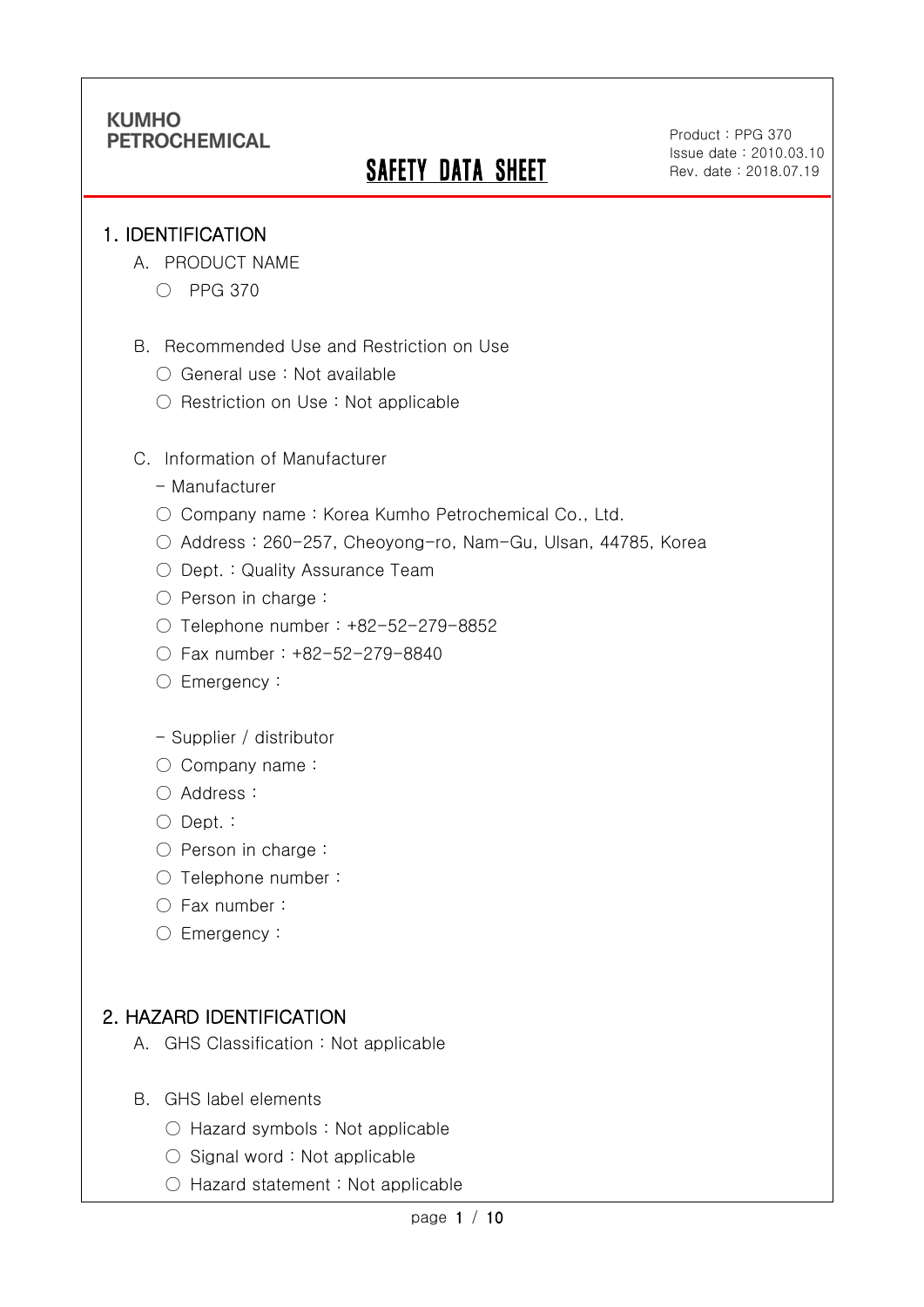Ī

# **SAFETY DATA SHEET**

○ Precautionary statements : Not applicable

C. Other hazards which do not result in classification :

- NFPA rating: (0~4 steps) : Health=0, Flammability=0, Reactivity=0

### 3. COMPOSITION/INFORMATION ON INGREDIENTS

| Chemical name       | CAS No./ECL No./EINECS No. | Contents(%) |
|---------------------|----------------------------|-------------|
| Polypropylene Triol | 25791-96-2/KE-29338        | 99.9        |
| Additives           | Proprietary                | 0.1         |

※ Reference No. : ECL(Registration number of Korean Existing Chemical List) EINECS(Registration number of Europe Existing Chemical List)

#### 4. FIRST-AID MEASURES

- A. Eye Contact :
	- Immediately flush eyes with plenty of water at least 15minutes.
	- If irritation persists, get a doctor's examination.

#### B. Skin Contact :

- Wash the contaminated skin area with running water.
- If irritation persists, get a doctor's attention.

#### C. Inhalation :

- Remove victim to fresh air immediately.
- Take Artificial respiration if not breathing.
- Use respirator when breathing is difficult.
- Get medical attention.

#### D. Ingestion:

- Do not induce vomiting.
- Do not feed anything if that is not conscious.
- Give 2~4 cups water or milk if conscious.
- Get medical attention.
- E. Delay and immediate effects and also chronic effects from short and long term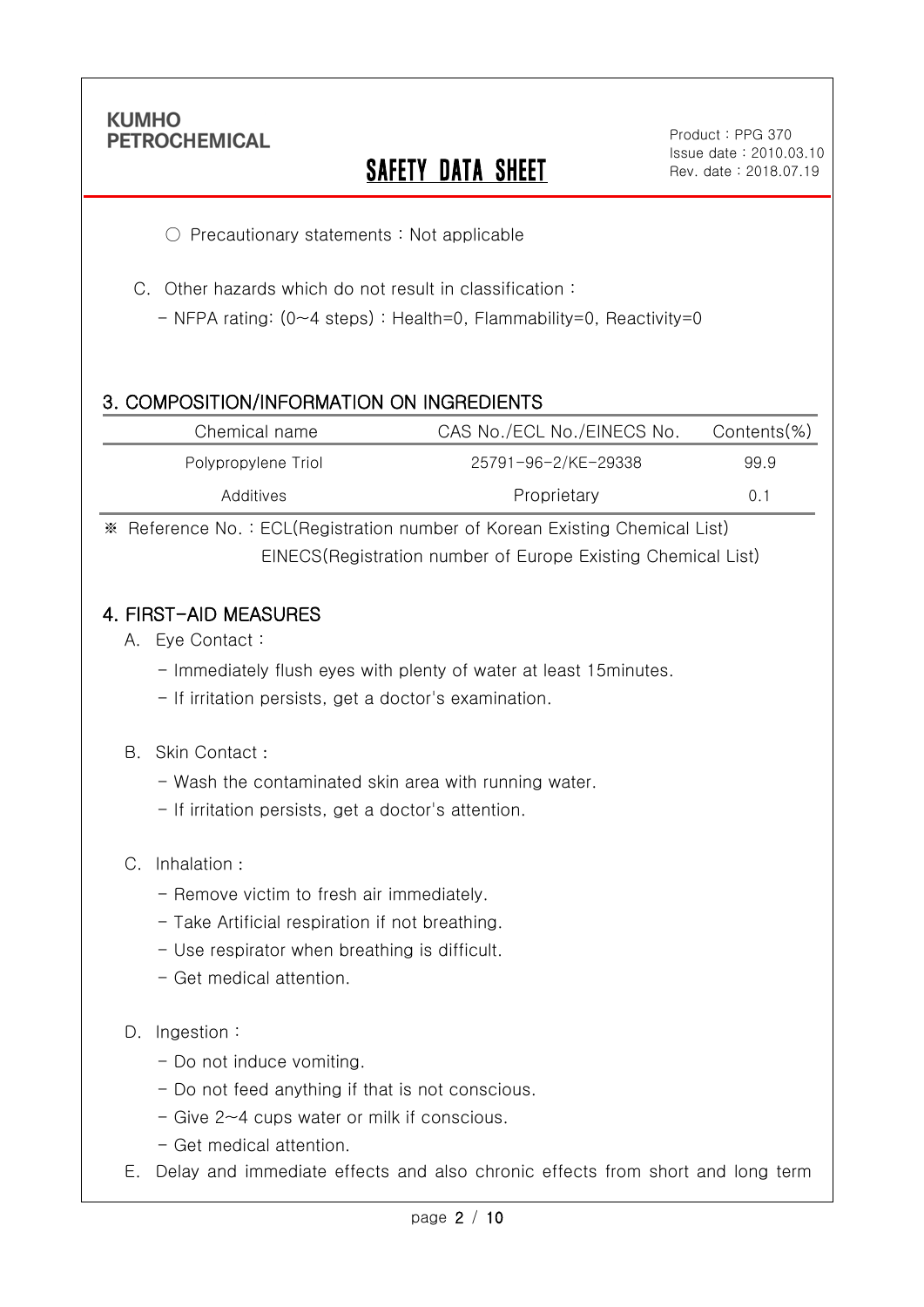Ī

# SAFETY DATA SHEET

Product : PPG 370 Issue date : 2010.03.10 Rev. date : 2018.07.19

exposure : Not available

F. Notice to Physician :

- Treatment may vary with condition of victim and specifics of incident.

### 5. FIRE FIGHTING MEASURE

- A. Suitable (Unsuitable) extinguishing media :
	- $\circ$  Extinguishing media : Carbon Dioxide, dry chemical, foam.
	- Unsuitable Extinguishing media : Do not use direct water.
	- Large fire : Alcohol-resistant foam.

B. Specific hazards arising from the chemical

- Combustion: Carbon dioxide, carbon monoxide
- Levels of fire hazard :
	- There is potential for caused by the fire that irritating or toxic gases.
	- Vapors are heavier than air.
	- Containers may rupture or explode if exposed.
- C. Fire fighting procedures and equipments :
	- Wear appropriate personal protective equipment(see section 8. EXPOSURE CONTROLS/PERSONAL PROTECTION).
	- Use water spray to keep fire-exposed containers cool.
	- Move container from fire area if it can be done without risk.
	- Suppression using water can be spread fire.
	- Avoid inhalation of substance itself or combustion.
	- Stay upwind and keep out of low areas.

#### 6. ACCIDENTAL RELEASE MEASURES

- A. Personal Precautions, Protective Equipment and Emergency procedures :
	- Perform in accordance with 「 See section 8. EXPOSURE CONTROLS / PERSONAL PROTECTION」. Put on appropriate personal protective equipment.
	- Avoid contact with eyes and skin.
	- Avoid inhalation of substance itself or combustion.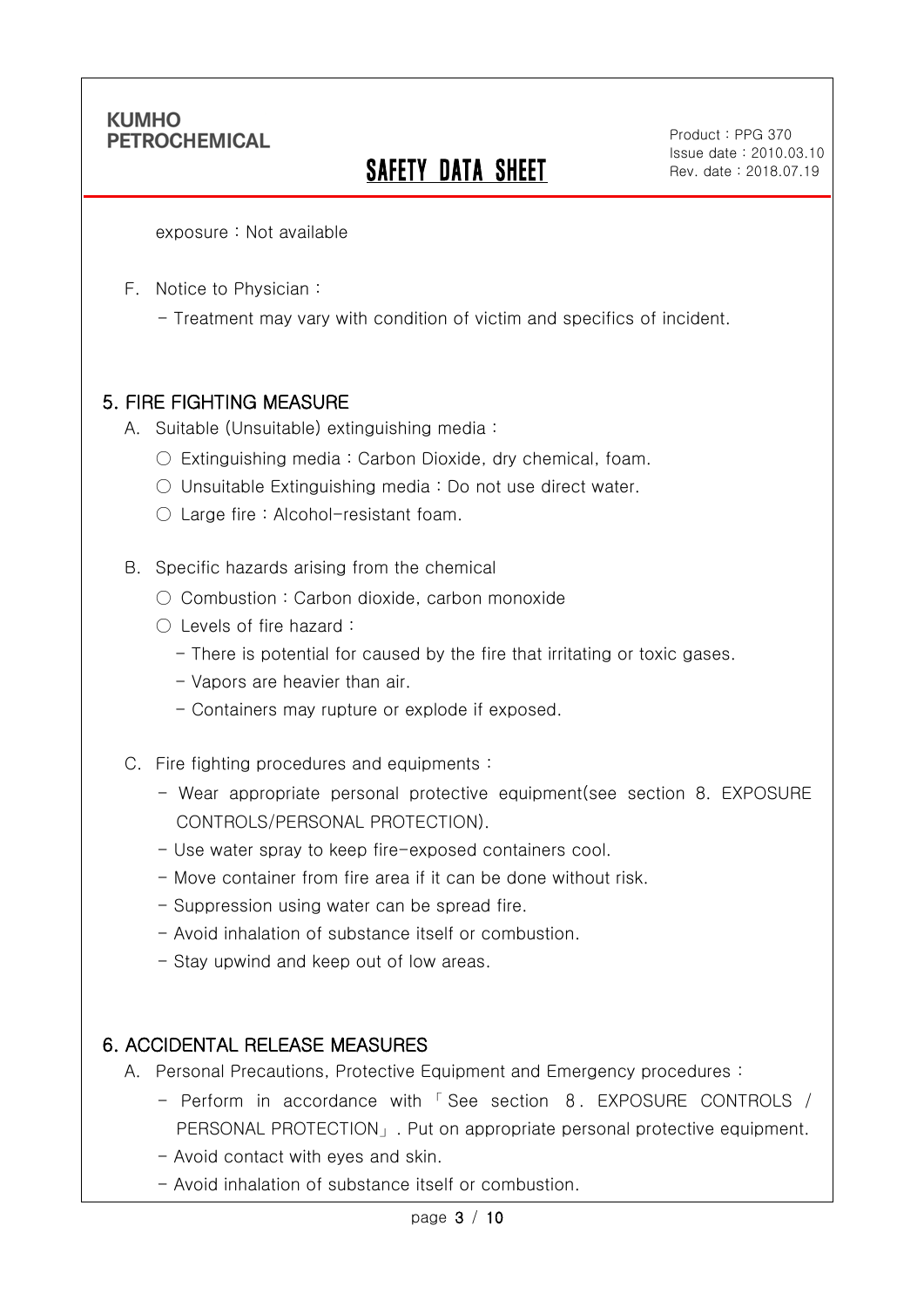Ī

# SAFETY DATA SHEET

Product : PPG 370 Issue date : 2010.03.10 Rev. date : 2018.07.19

- Evacuation against the wind.
- Avoid contact with heat, sparks, flame or other ignition sources.
- B. Environmental Precautions
	- Avoid dispersal of spilt material and runoff and contact with waterways, drains and sewers. If large spills, advise emergency services.
- C. Methods and materials for containment and cleaning up :
	- $\bigcirc$  For small spills.
		- Remove all sources of ignition.
		- Absorb for use sand or other non-combustible material.
		- Ventilate leak areas and clearing leak area.
	- For large spills.
		- Remove all sources of ignition.
		- Dike to prevent flowing into the nearby river and reservoir.
		- Avoid entering to sewers or water system.
		- Absorb for use sand or other non-combustible material.
		- Appropriate container for disposal of spilled material collected.

### 7. HANDLING AND STORAGE

- A. Handling :
	- Perform in accordance with 「 See section 8. EXPOSURE CONTROLS / PERSONAL PROTECTION」. Put on appropriate personal protective equipment.
	- Handle in a well-ventilated place.
	- Avoid contact with heat, sparks, flame or other ignition sources.
	- Remove all sources of ignition.
	- Wash thoroughly after handling.
- B. Storage Precautionary Statements :
	- Do not store where the moisture.
	- Store in a cool, dry, location and avoid heat.

### 8. EXPOSURE CONTROLS/PERSONAL PROTECTION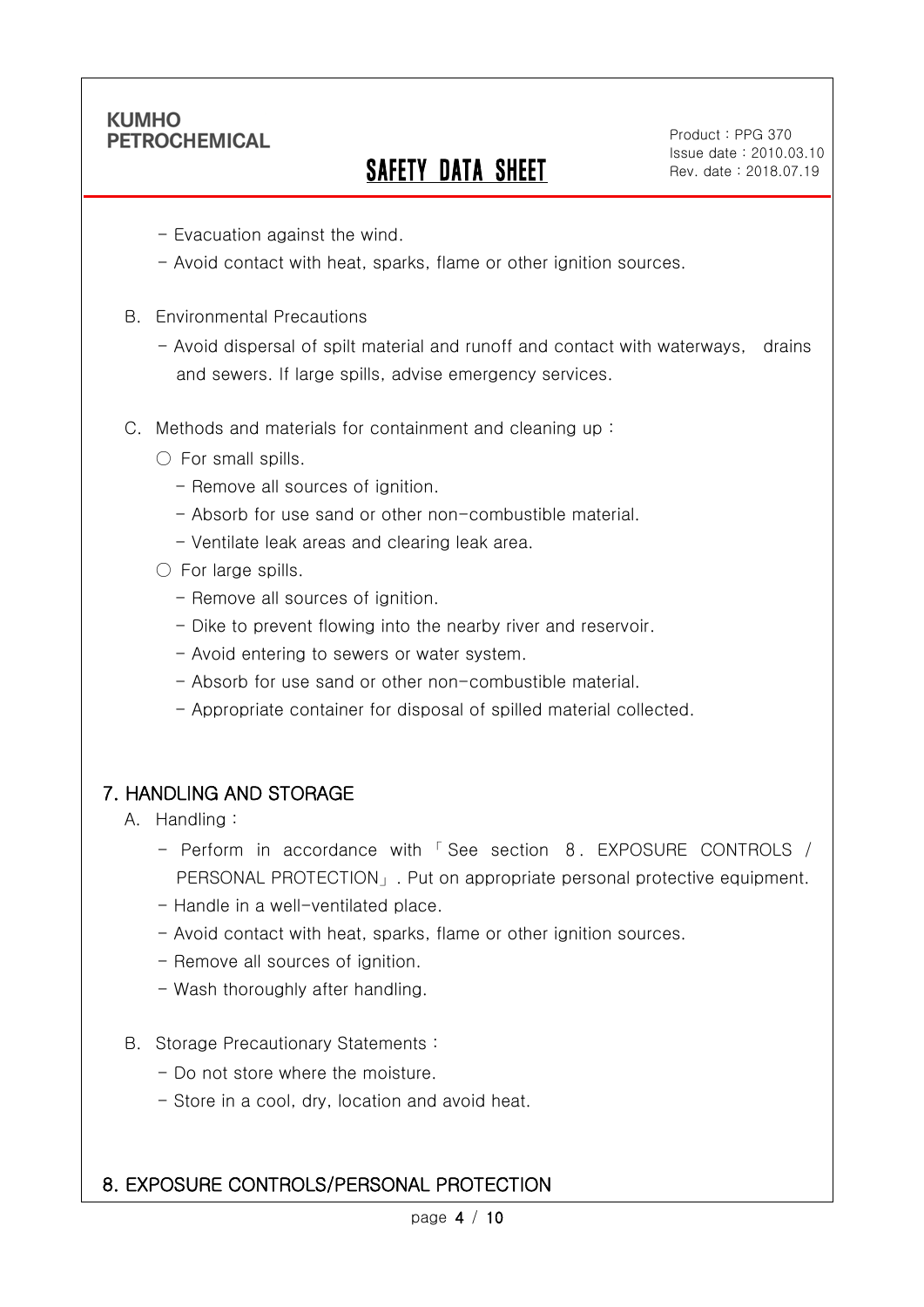Ī

# SAFETY DATA SHEET

Product : PPG 370 Issue date : 2010.03.10 Rev. date : 2018.07.19

- A. Exposure limit
	- Exposure limit under ISHL : Not applicable
	- ACGIH : Not applicable
	- Biological exposure limits : Not applicable
- B. Engineering Controls
	- A system of local and/or general exhaust is recommended to keep employee exposures above the Exposure Limits. Local exhaust ventilation is generally preferred because it can control the emissions of the contaminant at its source, preventing dispersion of it into the general work area. The use of local exhaust ventilation is recommended to control emissions near the source.
- C. Personal Protective Equipment :
	- Respiratory Protection : Use the respirator be given official approval by Korea Occupational Safety & Health Agency. Under conditions of frequent use or heavy exposure, Respiratory protection may be needed. Respiratory protection is ranked in order from minimum to maximum. Consider warning properties before use.
		- ※ When take shelter
		- $-$  Any chemical cartridge respirator with organic vapour cartridge(s).
		- Any chemical cartridge respirator with a full facepiece and organic vapour cartridge(s).
		- Any air-purifying respirator with a full facepiece and an organic vapour canister.
		- ※ For Unknown Concentration or Immediately Dangerous to Life or Health
		- Self-contained breathing apparatus (pressure-demand or other positive-pressure mode in combination), supplied-air respirator with full facepiece.
	- Eye Protection : Wear primary eye protection such as splash resistant safety goggles with a secondary protection faceshield. Provide an emergency eye wash station and quick drench shower in the immediate work area.
	- Hand Protection : Wear chemical resistant protected gloves if there is hazard potential for direct skin contact. Wear heat resistant protected gloves to withstand the temperature of molten product.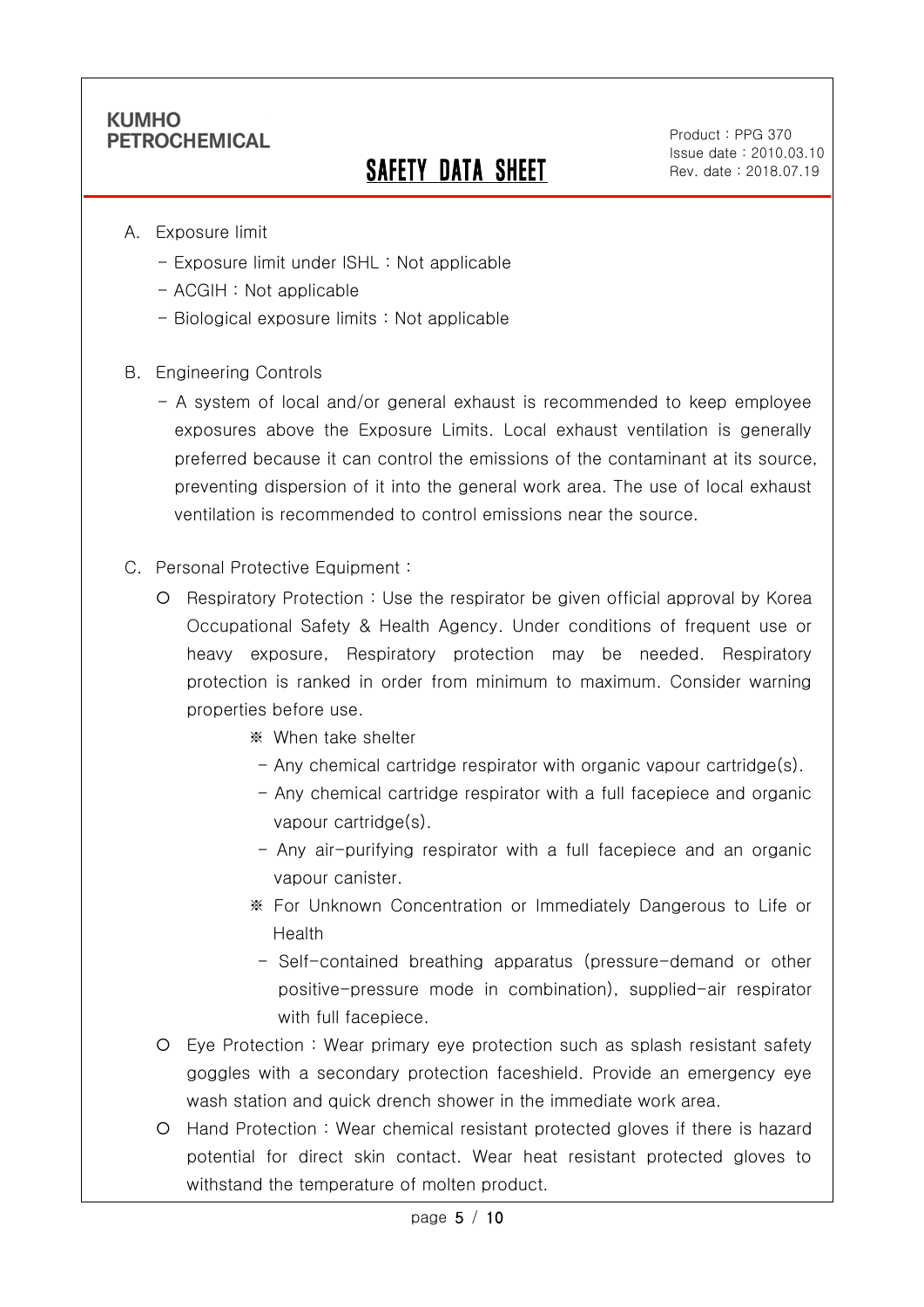Ī

# SAFETY DATA SHEET

Product : PPG 370 Issue date : 2010.03.10 Rev. date : 2018.07.19

 Body Protection : Wear chemical resistant protected clothing if there is hazard potential for direct contact.

# 9. PHYSICAL AND CHEMICAL PROPERTIES

- A. Appearance : liquid
- B. Odor : Mild odor
- C. Odor threshold : Not available
- D. pH : Not applicable
- E. Melting point/Freezing point : Not available
- F. Initial Boiling Point/Boiling Ranges : Not available
- G. Flash point : 260℃ (PMCC, ASTM D93)
- H. Evapourating Rate : Not available
- I. Flammability(solid, gas) : Not available
- J. Upper/Lower Flammability or explosive limits : Not available
- K. Vapour pressure  $:$  > 1.0
- L. Solubility : Insoluble
- M. Vapour density(Air=1) : Not applicable
- N. Relative density : 1.091
- O. Partition coefficient of n-octanol/water : Not available
- P. Autoignition Temperature : Not available
- Q. Decomposition Temperature : Not applicable
- R. Viscosity : 200~260 cps at 25℃
- S. Molecular weight: Not available

### 10. STABILITY AND REACTIVITY

- A. Stability
	- This material is stable under recommended storage and handling conditions
- B. Possibility of Hazardous Reaction
	- Will not occur.
- C. Conditions to Avoid
	- High temperature.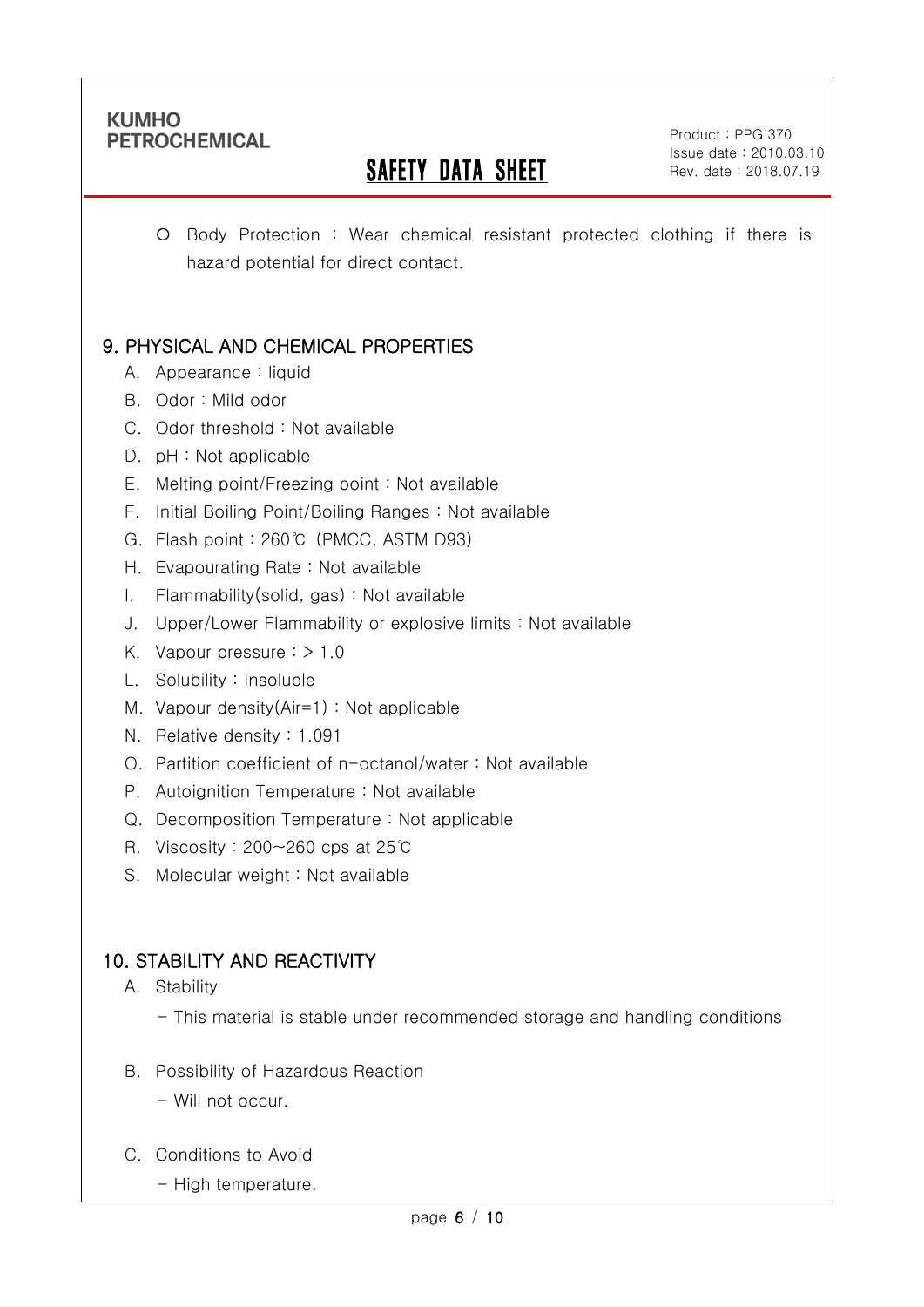Ī

# **SAFETY DATA SHEET**

Product : PPG 370 Issue date : 2010.03.10 Rev. date : 2018.07.19

- D. Materials to Avoid
	- Strong acids, strong oxidizing agents, alkali or alkaline substances (copper, zinc or brass)
- E. Hazardous Decomposition Products
	- Carbon monoxide, carbon dioxide

## 11. TOXOCOLOGICAL INFORMATION

- A. Information on the likely routes of exposure
	- (Respiratory tracts) : Not applicable
	- (Oral) : Not applicable
	- (Eye ∙ Skin) : Not applicable
- B. Delayed and immediate effects and also chronic effects from short and long term exposure
	- Acute toxicity : Not available
	- O Skin corrosion/irritation : Not available
	- O Serious eye damage/irritation : Not available
	- O Respiratory sensitization : Not available
	- O Skin sensitization : Not available
	- Carcinogenicity : Not available
	- Germ cell mutagenicity : Not available
	- O Reproductive toxicity : Not available
	- Specific target organ toxicity(single exposure) : Not available
	- Specific target organ toxicity(repeated exposure) : Not available
	- Aspiration hazard : Not available
	- Chronic effect : Not available
- C. Calculation the classification of the mixture(acute toxicity estimate calculation etc.) : Not applicable

### 12. ECOLOGICAL INFORMATION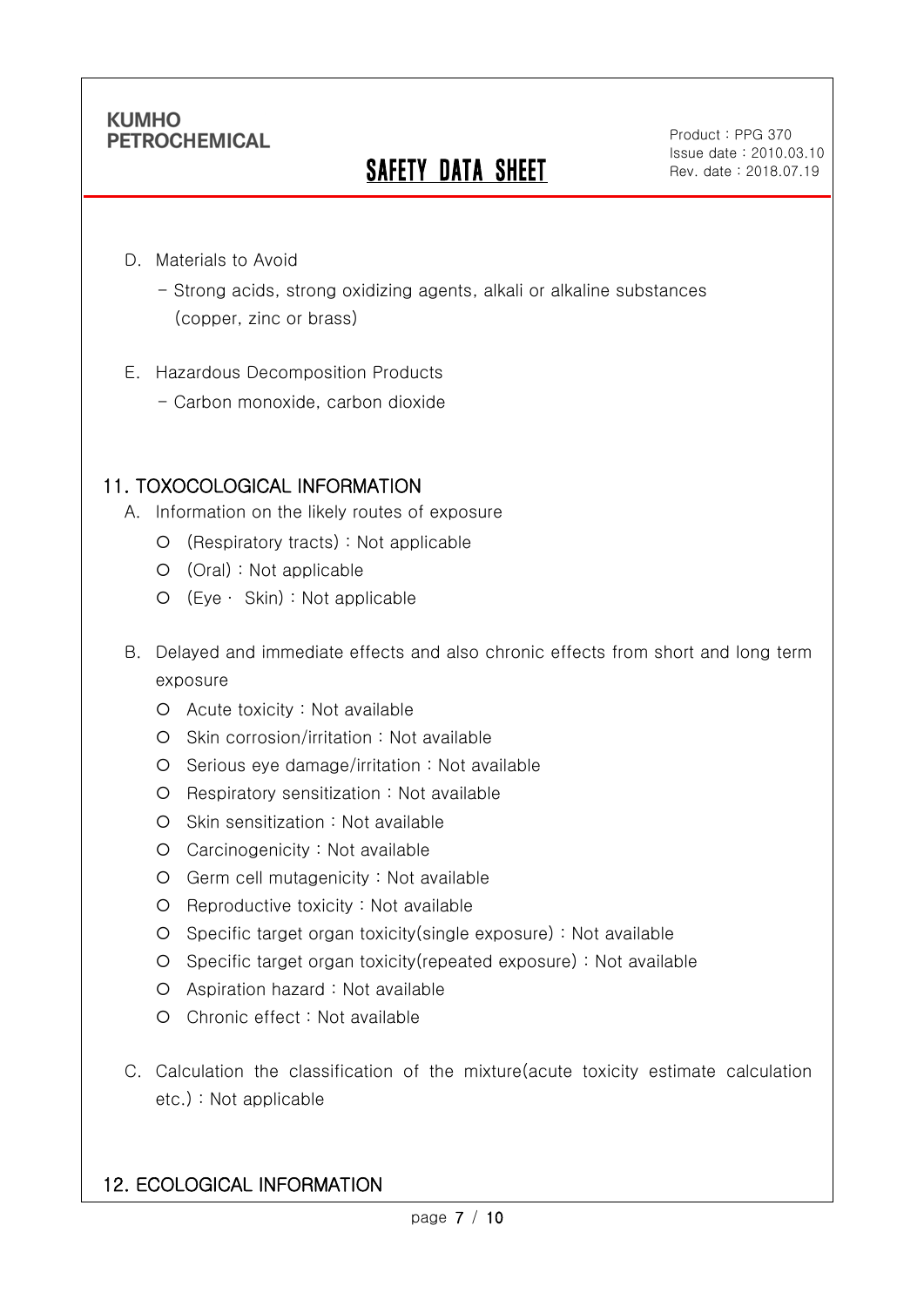Ī

# **SAFETY DATA SHEET**

Product : PPG 370 Issue date : 2010.03.10 Rev. date : 2018.07.19

- A. Ecotoxicity : Not available
- B. Persistence and degradability : Not available
- C. Bioaccumulative potential : Not available
- D. Mobility in soil : Not available
- E. Other adverse effects : Not available

#### 13. DISPOSAL CONSIDERATION

- A. Disposal methods
	- The user of this product must properly characterize the waste/container generated from the use of this product in accordance with all applicable federal, state and/or local laws and regulations in order to determine the proper disposal of the waste in accordance with all applicable federal, state and/or local laws and regulations.
- B. Special precautions for disposal :
	- The user of this product must disposal by oneself or entrust to waste disposer or person who other' s waste recycle and dispose, person who establish and operate waste disposal facilities.
	- Dispose of waste in accordance with local regulation.

#### 14. TRANSPORT INFORMATION

- A. UN number : Not regulated for transport of dangerous goods
- B. Proper shipping name : Not applicable
- C. Hazard class : Not applicable
- D. Packing group : Not applicable
- E. Marine pollutant : Not applicable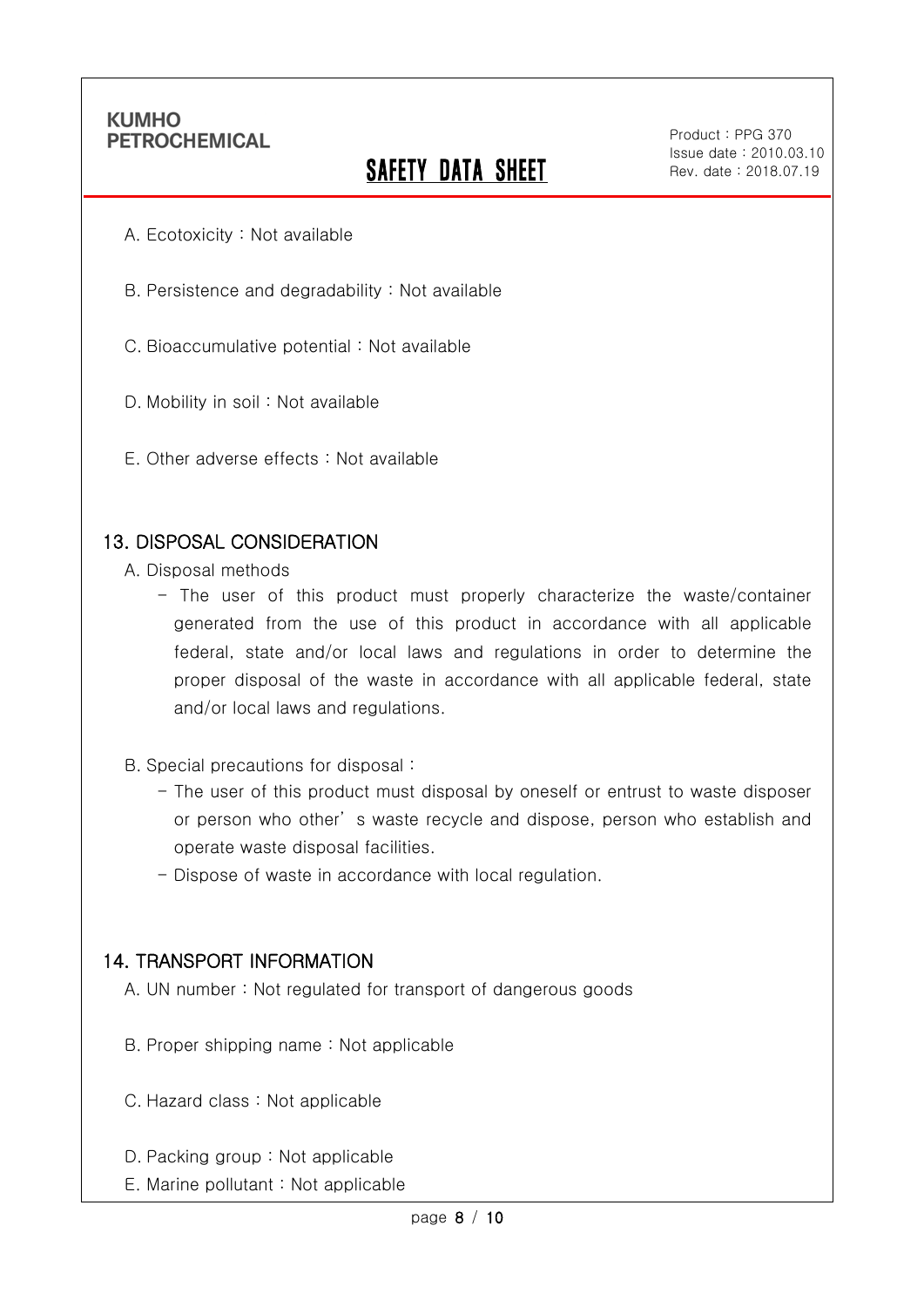Ī

# SAFETY DATA SHEET

Product : PPG 370 Issue date : 2010.03.10 Rev. date : 2018.07.19

- F. Special precautions for user related to transport or transportation measures :
	- 1) EmS FIRE SCHEDULE : Not applicable
	- 2) EmS SPILLAGE SCHEDULE : Not applicable
- G. IATA Transport : Not Classified as dangerous for IATA Transport

# 15. REGULATORY INFORMATION

A. Korea Industry Safety and Health Law (ISHL) :

- $\circ$  This product is subject to the chemical for classification and labeling under ISHL Article 41.
- B. The Toxic Chemical Control Act in Korea(TCCA)
	- This product is not classified as Toxic chemical and Observational chemical under TCCA Article 2.3. and 2.4.
	- Toxic Release Inventory(TRI) Chemicals : Not regulated
- C. Dangerous goods Safety Management Law in Korea :
	- $\circ$  Dangerous goods Class 4 flammable liquid, Petroleum Class 4 (Storage volume limit: 6000 L)

D. US regulations

- OSHA regulation (29CFR1910.119) : Not applicable
- $\circ$  CERCLA section 103 (40CFR302.4) : Not applicable
- EPCRA section 302(40CFR355.30): Not applicable
- $\circ$  EPCRA section 304(40CFR355.40) : Not applicable
- EPCRA section 313(40CFR372.65): Not applicable
- E. Other local or international regulation
	- POPs Management Law : Not applicable
	- Rotterdam Convention on Harmful Chemicals & Pesticides : Not applicable
	- Stockholm Convention on Persistent Organic Pollutants : Not applicable
	- Montreal Protocol on Substances That Deplete the Ozone Layer : Not applicable
	- Information of EU Classification : Not classified